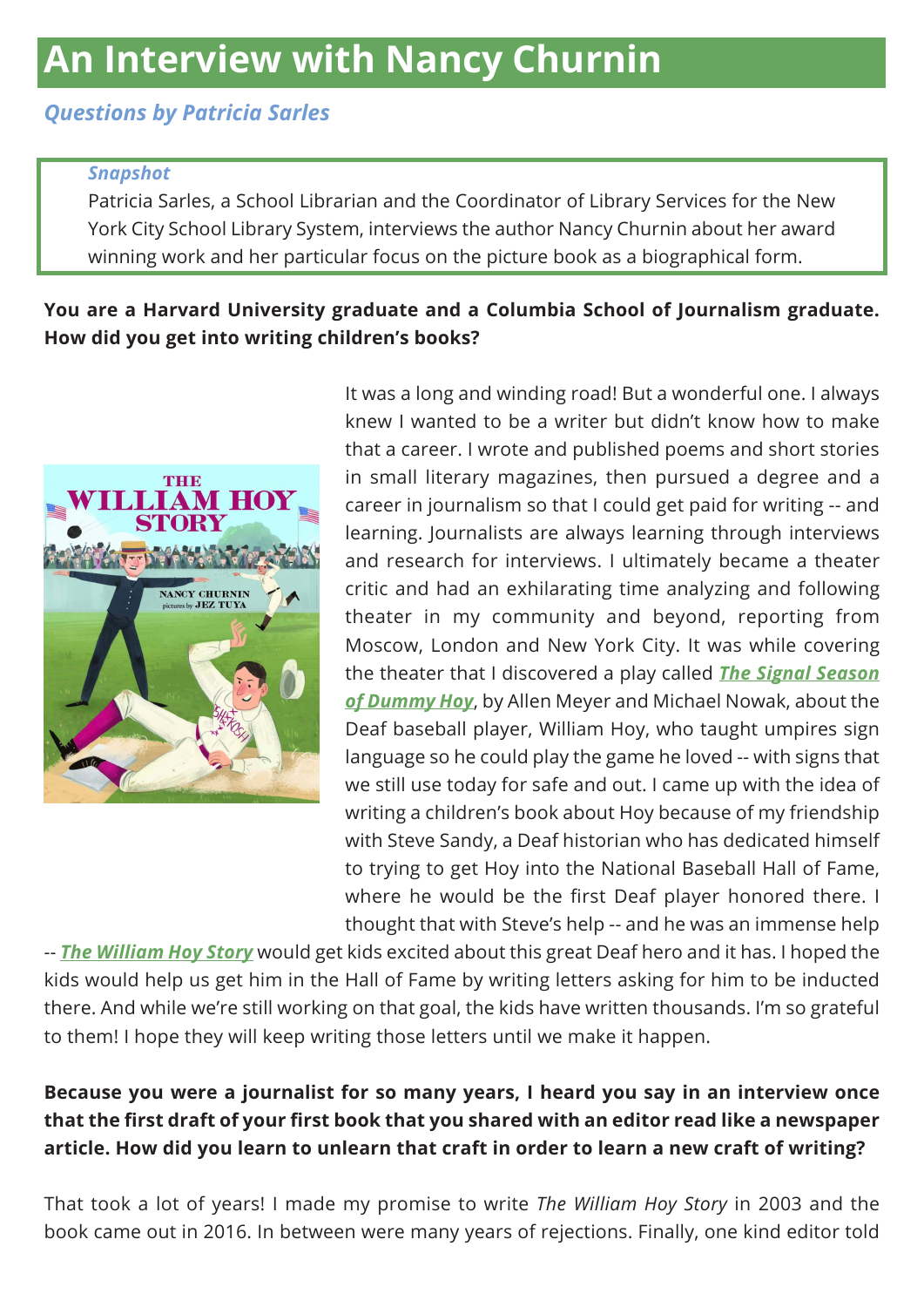me that the problem was that it read like a newspaper article. That's when I realized I needed to get past the *hubris* of thinking I could knock this out in an hour (like a newspaper article) and study the craft of children's book writing. In addition to craft, what I slowly began to learn was that I needed to knock down the emotional wall between myself and my subject. In journalism, we observe from the outside. We don't presume to know

**In journalism, we observe from the outside. We don't presume to know what a person is feeling. In picture books, I have to know what my subject is feeling.**

what a person is feeling. In picture books, I have to know what my subject is feeling. I have to find that place where we are one. If I don't find that place where I am feeling my character's fear, courage, hope, dream, hurt, love, my reader won't feel it. Writing children's books takes you to a vulnerable place emotionally. That was tough for me. It's easier and safer to write from a distance. But there's nothing more rewarding than taking that leap and feeling what your character feels. Now, more than at any time in my life, I feel that I am doing what I was meant to do.

### **You have written ten picture book biographies so far, with more in the works. How did you choose to write in this genre of children's books - picture book biographies?**

My youngest was seven when I started, so I think I had my Josh in mind when I started -- although he was nearly 20 when that first book came out! The biggest reason though is *[The Magician's](https://www.worldcat.org/title/magicians-nephew-1/oclc/891630153&referer=brief_results)  [Nephew](https://www.worldcat.org/title/magicians-nephew-1/oclc/891630153&referer=brief_results)* by C.S. Lewis. In that book, Lewis writes about the birth of Narnia, when that world was so young that when a piece of metal was dropped into the soil, it grew into a lamppost. For me that's what children's hearts and minds are like. You can change an adult's mind, yes, but it's

**I want kids to know about the good ones, the ones that fill the world and our hearts with light.**

much harder. With children, I feel that a story can take root like that piece of metal in Narnia and grow into something that will illuminate their way as they grow. I look for subjects that inspire me and that I hope will inspire them. I look for people who not only faced challenges to make their own dreams come true but left the world a better place. Others can write about the bad guys. I want kids to know about the good ones, the ones that fill the world and our hearts with light.

#### **You write about people who are not so well-known. How do you find your subjects?**



I find them all over -- from plays and other people, like William Hoy in *The William Hoy Story*, from newspaper articles and video interviews like Manjhi in *[Manjhi Moves a Mountain](https://www.worldcat.org/title/manjhi-moves-a-mountain/oclc/1048308049?referer=br&ht=edition)* and from constant curiosity. I found Charlie Sifford in *[Charlie](https://www.worldcat.org/title/charlie-takes-his-shot-how-charlie-sifford-broke-the-color-barrier-in-golf/oclc/1020144758?referer=br&ht=edition)  [Takes His Shot](https://www.worldcat.org/title/charlie-takes-his-shot-how-charlie-sifford-broke-the-color-barrier-in-golf/oclc/1020144758?referer=br&ht=edition)* when I wondered about who broke the color barrier in golf and Queen Charlotte of *[The Queen and the](https://www.worldcat.org/title/queen-and-the-first-christmas-tree-queen-charlottes-gift-to-england/oclc/1024087456&referer=brief_results)  [First Christmas Tree](https://www.worldcat.org/title/queen-and-the-first-christmas-tree-queen-charlottes-gift-to-england/oclc/1024087456&referer=brief_results)* when I wondered who introduced the first Christmas tree to England and America. But while there are a lot of intriguing subjects, the only ones I commit to are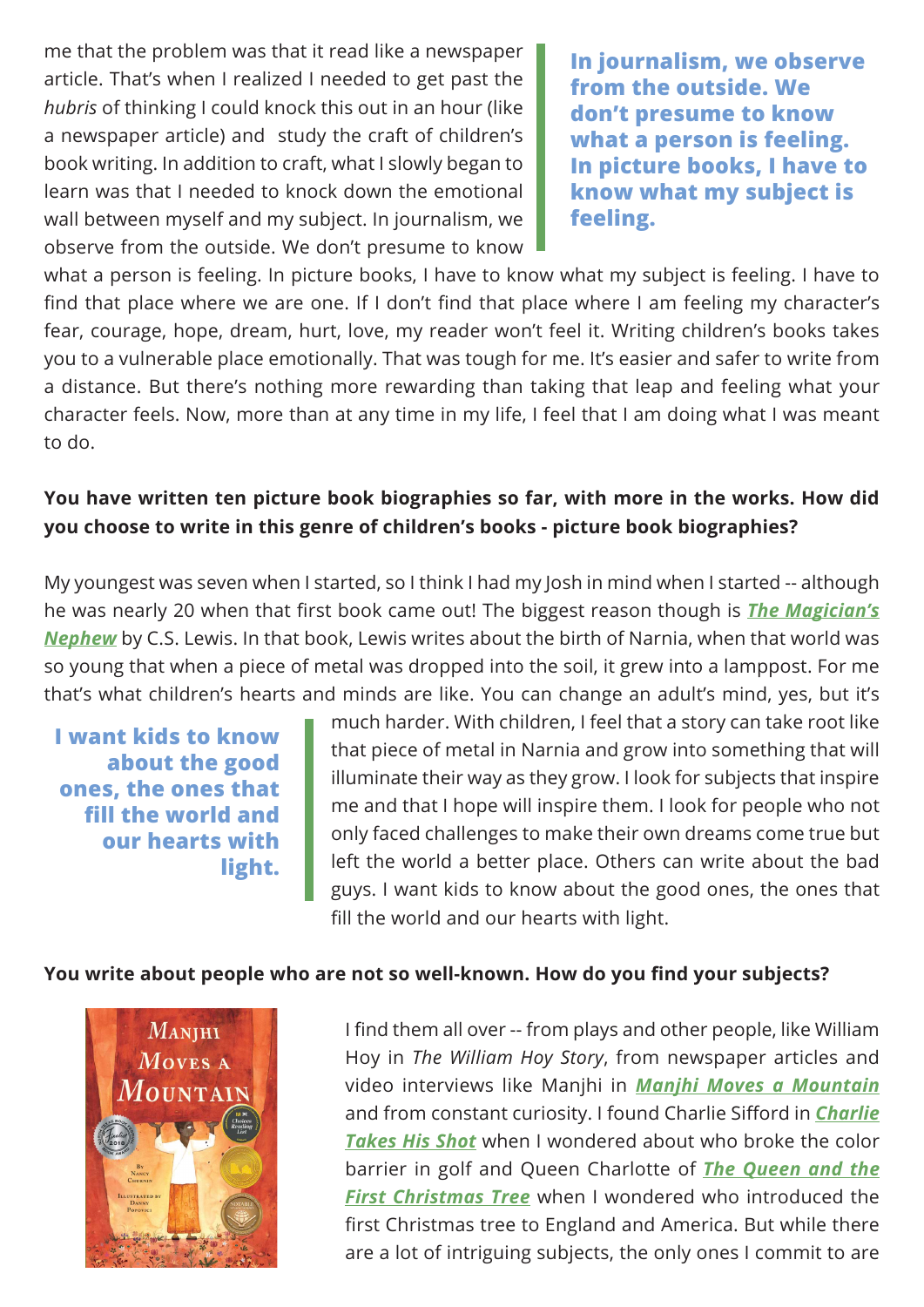the ones that resonate with my heart, that have brought me an insight and understanding that have changed me in some way for the better. Each book is like a child to me that will exist in the world like a piece of my heart outside my body. I know I will care about what happens to that story and how it impacts children forever. So, I pick my subjects with care. Even if the person is a worthy subject, I won't write about the person if I can't find my personal, passionate connection with it. That means that when you read one of my books, you know I care deeply about my subject and will always be happy to talk and share about that person and his journey.

## **You have a teacher's guide for each one of your ten children's books. Why is it important to you to have teacher's guides for your books?**

My mother is a retired teacher for whom teaching was always a mission. My home was not only filled with books to read, but with workbooks that extended the learning. I loved to learn! I hope that these free teacher guides extend and expand the joy of learning for the children. I hope they are a help to educators. Every time I help an educator, I feel as if I'm helping my mother in the noblest of professions -- the work of lifting up and helping the next generation be better than the one before. I also provide a free project with individual project pages on my website, nancychurnin.com, because I hope that the end of the book is the start of an adventure. It is my hope always that the children are inspired by the heroes and heroines I wrote about to find ways to become the heroes and the heroines of their own lives and change the world for the better, too.

**You have written about prejudice, immigration, social justice, empathy, tolerance, creativity, disability, kindness, hope, racism, antisemitism, oppression, optimism, determination, and perseverance to name just a few. Why are these themes important to you and what would you like your young readers to learn from these themes?**



As I consider my subjects, I look for people I think it will enrich the lives of children to know. I am sensitive to the issues of the world that we are facing and try to find people that have been on similar journeys and may provide us a light of hope and possibility. I wrote *[Martin & Anne, the Kindred Spirits of](https://www.worldcat.org/title/martin-anne-the-kindred-spirits-of-dr-martin-luther-king-jr-and-anne-frank/oclc/1089757114&referer=brief_results)  [Dr. Martin Luther King, Jr. and Anne Frank](https://www.worldcat.org/title/martin-anne-the-kindred-spirits-of-dr-martin-luther-king-jr-and-anne-frank/oclc/1089757114&referer=brief_results)* at a time of rising racism and antisemitism in America, to illustrate the similarities in the playbook of discrimination. I hoped through showing the parallel journeys of Dr. King and Anne Frank, kids could recognize how segregation leads to persecution, how discriminatory rules and actions are always wrong and that any group can be their target. I hoped that this story would encourage them to stand up for the vulnerable and to know their own value and have pride if they are discriminated against because everyone has an equal right to love, freedom, and the pursuit of happiness. I wrote *[Irving Berlin, the Immigrant Boy Who Made America Sing](https://www.worldcat.org/title/irving-berlin-the-immigrant-boy-who-made-america-sing/oclc/1065323954&referer=brief_results)*  at a time when immigrants in America were facing prejudice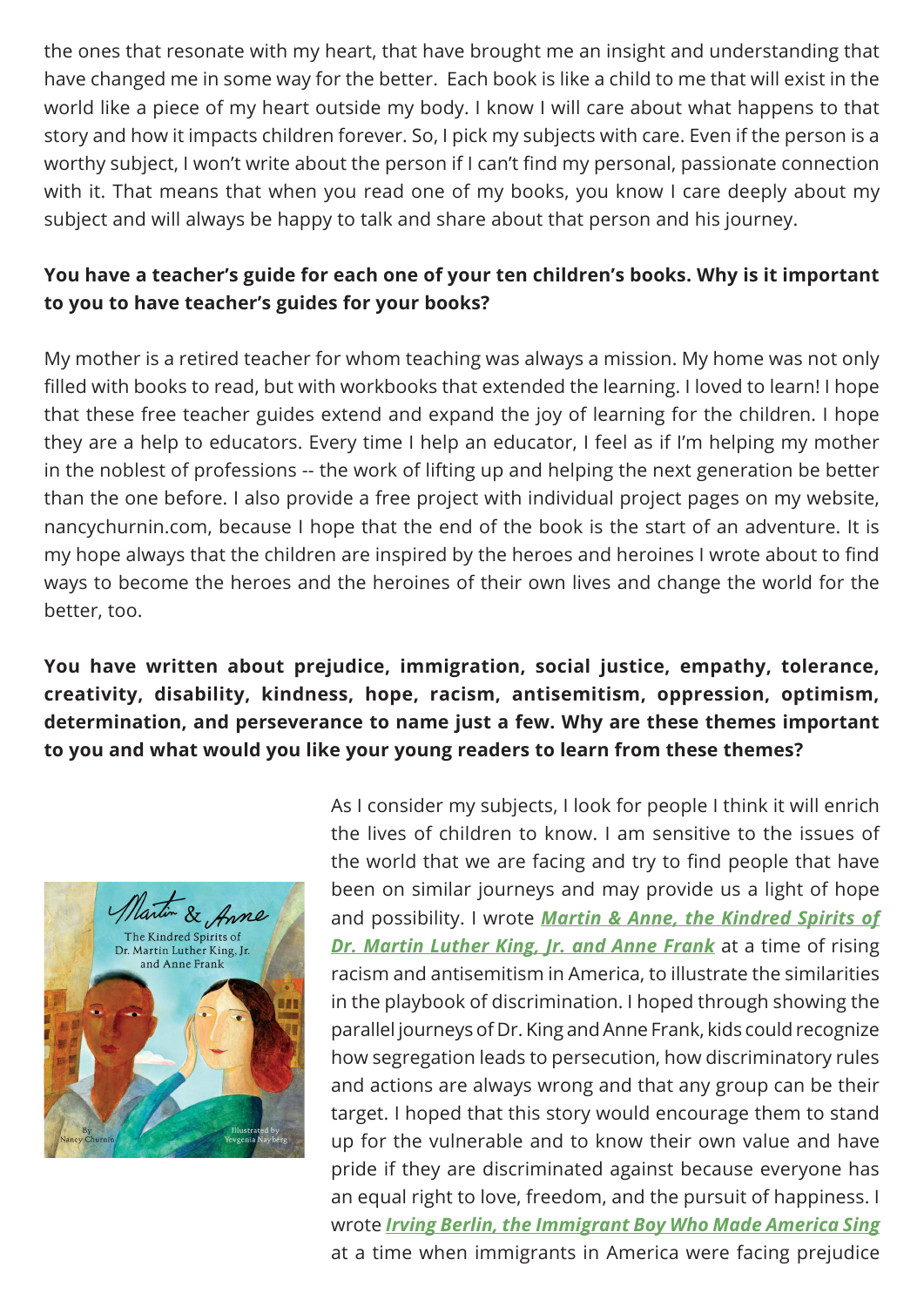and hate. I wanted kids to know they have an immigrant to thank for one of America's most patriotic songs. I wanted them to be aware, through Berlin's story, of the gifts and generosity of immigrants and how lucky a country is to have someone who becomes a citizen by choice. I wanted them to know that Irving Berlin gave all the royalties for "God Bless America" to the children of America -- specifically the Girl and Boy Scouts. I was extremely moved when I offered to read any one of my books to a school, I was mentoring, that was on the border of Texas and Mexico. It was a school where most of the children were first or second generation Mexican Americans. The book they chose was *Irving Berlin, the Immigrant Boy Who Made America Sing*. I was surprised at first. On the surface, what did these children have in common with a Russian Jewish immigrant who came to America at the start of the 20th century? Then I realized: They were immigrants as he was. They dreamed one day of using their gifts to give back to the country they loved. The children were wiser than I realized. I love learning from them.

**Why is it important to you that children be inspired by your books to do good things in the world like the people you write about? For example, your [Move Your Own Mountain](https://www.nancychurnin.com/move-your-own-mountain)  [project](https://www.nancychurnin.com/move-your-own-mountain) on your [website](http://www.nancychurnin.com/) is based on your book,** *[Manjhi Moves a Mountain](https://www.amazon.com.au/Manjhi-Moves-Mountain-Nancy-Churnin/dp/1939547342/)***, about Dashrath Manjhi's 22-year quest to chisel a path through a mountain so that the people in his Indian village could access schools and hospitals on the other side. Can you tell us about some of the projects kids have been involved in as a result of reading your books?**



We are all here on this earth for a speck of a speck of time. I can't think of anything more important we can do with our speck than to leave the world better than we found it. After we go, what remains but the love and light we have left behind? It is never too early to start spreading love and light. That's what I hope these projects will do for the kids -- empower them by showing them, through their own actions, that they can make a positive impact on the world, that they can make a difference. This not only gives them a way to do good, it makes them feel good because it reminds them, through their own actions, and the good things that come from their actions,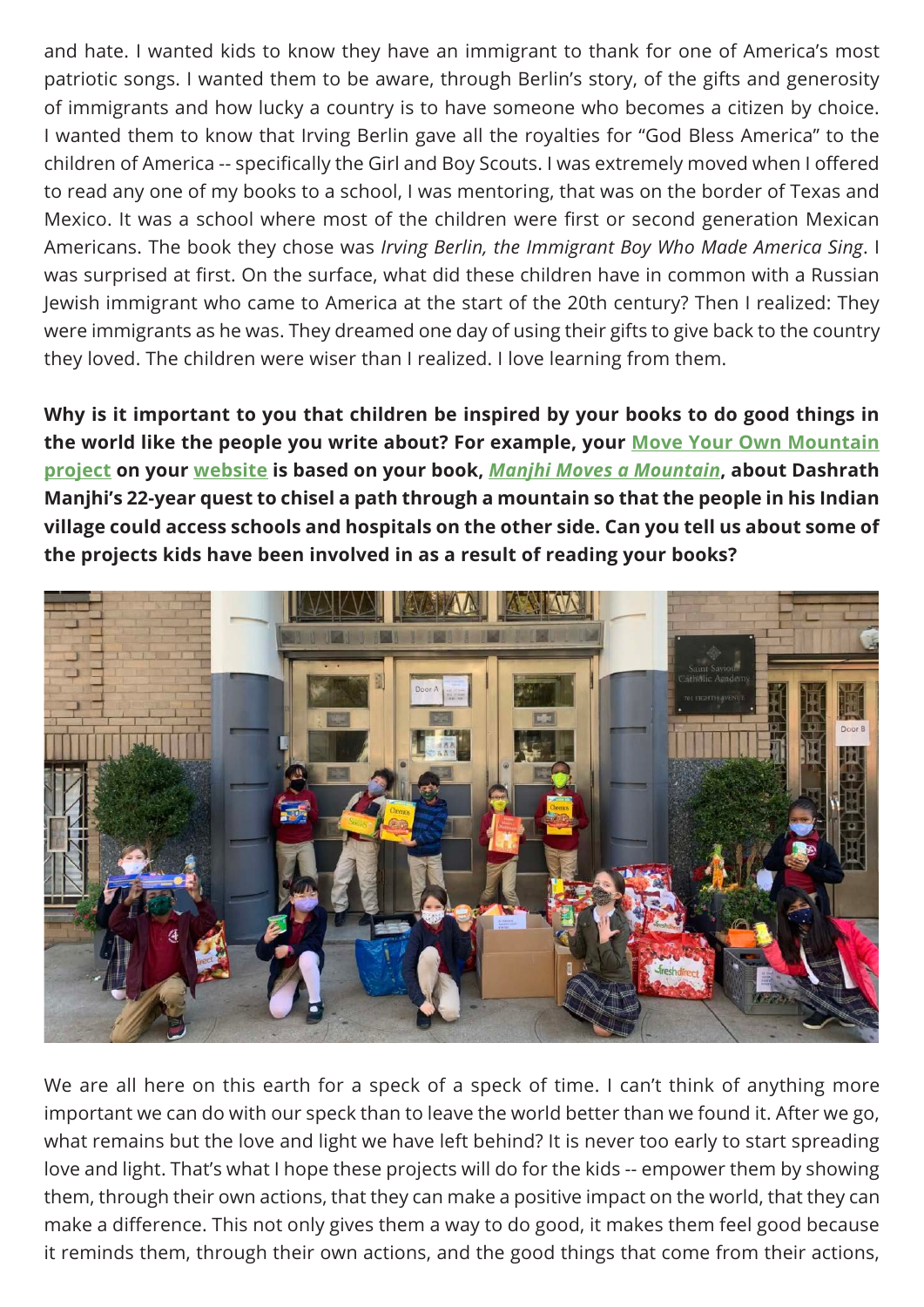that they matter. I am so proud of the kids who participate in the projects. One of the most popular ones is the MOVE YOUR OWN MOUNTAIN project I created for *Manjhi Moves a Mountain*. I tell the kids that Manjhi moved an actual mountain to help his village, but every time we help others, we move mountains. Librarians, educators, and parents send me photos of the children and the good deeds they do or, if they don't want to share pictures of the children, photos of the good deeds by themselves. The good deeds are as different as the children, another thing I love. One child loves animals so she shared a picture of herself going to a shelter and petting the animals, so they won't be lonely. One school shared a picture of a food drive and another of a community garden where they harvest fresh vegetables to donate to a food pantry. One child spends her birthday as a Kindness Day, planning out what organizations she will help and what she will give them as a way of celebrating her birthday. With permission, I post these photos on my Move Your Own Mountain page and celebrate the children and their good deeds on social media, hashtagging how they #movemountains

**You make a lot of visits to schools and libraries. What are you trying to accomplish with each visit and are your visits different for the different classrooms and libraries you visit?**



The most important thing for me on each visit is to connect with the children and their educators' heart to heart. We are all on this journey through life together. It is a miracle that each and every one of us is here. It is a miracle that brings us together. It is a responsibility to honor that miracle by lifting each other up. I like to consult with teachers and librarians about their goals for the visit. I have many individual programs for the books that are ready to go, but I also make custom programs for classrooms and schools, with some wanting programs about the writing journey, or themes of kindness or empathy or social justice, or specific themes that complement the curriculum. I am happy to create a program that works for the needs of individual classrooms and schools. And I always love to have time at the end for individual questions so that I can help the children with the issues that are most pressing to them about the books or about any issues that the books bring to their mind.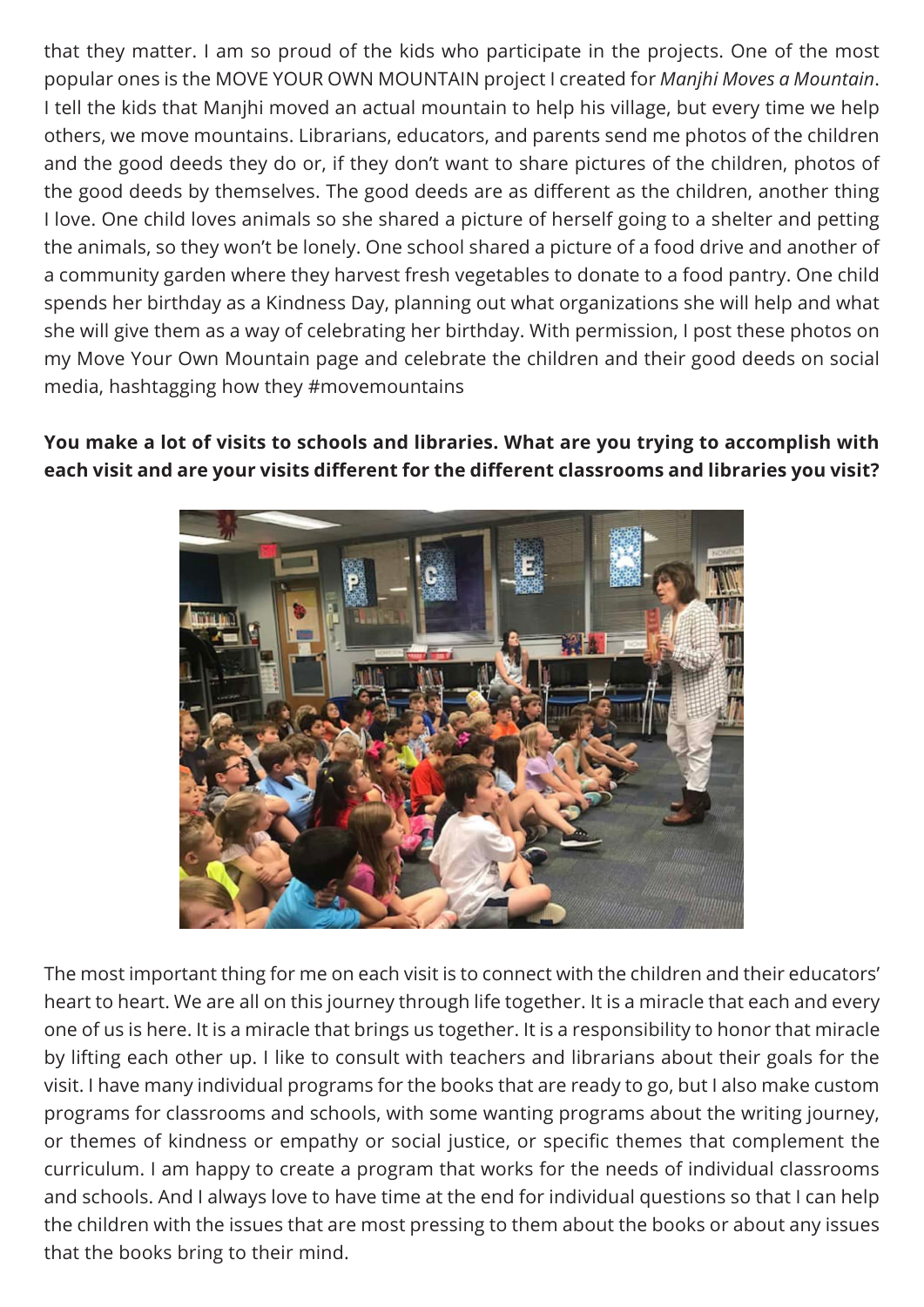**When you visit schools and libraries, what do you hope the children take away from your visit?**

**They are too often embarrassed by the ways they are different. They are terrified of being laughed at. I hope these stories help them see that their difference is their gift.**

I hope when they read these stories about people who weren't the biggest or the strongest, or the richest or the most powerful, that we can all accomplish great things if we articulate a dream and persevere until we achieve it. Too often kids compare themselves unfavorably to others. They are intimidated by their peers or someone they have put on a pedestal. They are too often embarrassed by the ways they are different.

They are terrified of being laughed at. I hope these stories help them see that their difference is their gift. I hope these stories help them see it's a good thing that no one is exactly the same as anyone else, because that difference helps us see things differently and come up with different solutions and their difference may be just the thing the world needs. I hope, as they read about these unlikely people who persevered, they grow confidence that they, too, can persevere. They shouldn't worry who laughs at them or doesn't understand things the way they do. I hope these stories show them that there are many ways to do good in the world -- some do it through art or science, through music or social action, or simply by speaking up when they see someone do something wrong. I hope these stories encourage them to follow their heart and to use their talents for good, to make the world better.

### **Have your visits changed in any way as a result of the pandemic? For example, can you reach more children now through zoom without geography getting in the way?**

I love virtual visits! I had already done some virtual visits for different countries, but now I do them regularly. I can do Power Points virtually, answer questions in real time, and here's another plus -- I can lift up my cat, Gloria Swanson, to say hi, which the kids love. That's not something they're going to get on an in-person visit! Going forward I expect to have a mix of virtual and in person visits. I already have a virtual visit planned in October with London students through The Charles Dickens Museum in London for *[Dear Mr. Dickens](https://www.worldcat.org/title/dear-mr-dickens/oclc/1226799099&referer=brief_results)* and in November with a Hadassah group for *[A Queen to the Rescue, the Story of Henrietta Szold, Founder of Hadassah](https://www.worldcat.org/title/queen-to-the-rescue-the-story-of-henrietta-szoldfounder-of-hadassah/oclc/1246351441&referer=brief_results)* in Delaware here in the United States. I have to admit, it's nice to skip all the travel and hotels and just focus on the kids for the time we have together.

## **Your path to publishing your first book,** *[The William Hoy Story](https://www.amazon.com.au/William-Hoy-Story-Baseball-Changed/dp/0807591920/)***, was a 12-year journey. Your next children's book was published just one year later. Did you work on them simultaneously?**

The reason that The William Hoy Story took so long was that I thought I knew how to write children's books when I started, but I didn't! Once I was comfortable with the craft, the writing, while never easy, was easier. I became faster at solving narrative problems. I could edit and rewrite more quickly. I think I had so many pent up ideas, I just couldn't get them on paper fast enough. *The William Hoy Story* came out in 2016, *Manjhi Moves a Mountain* in 2017, and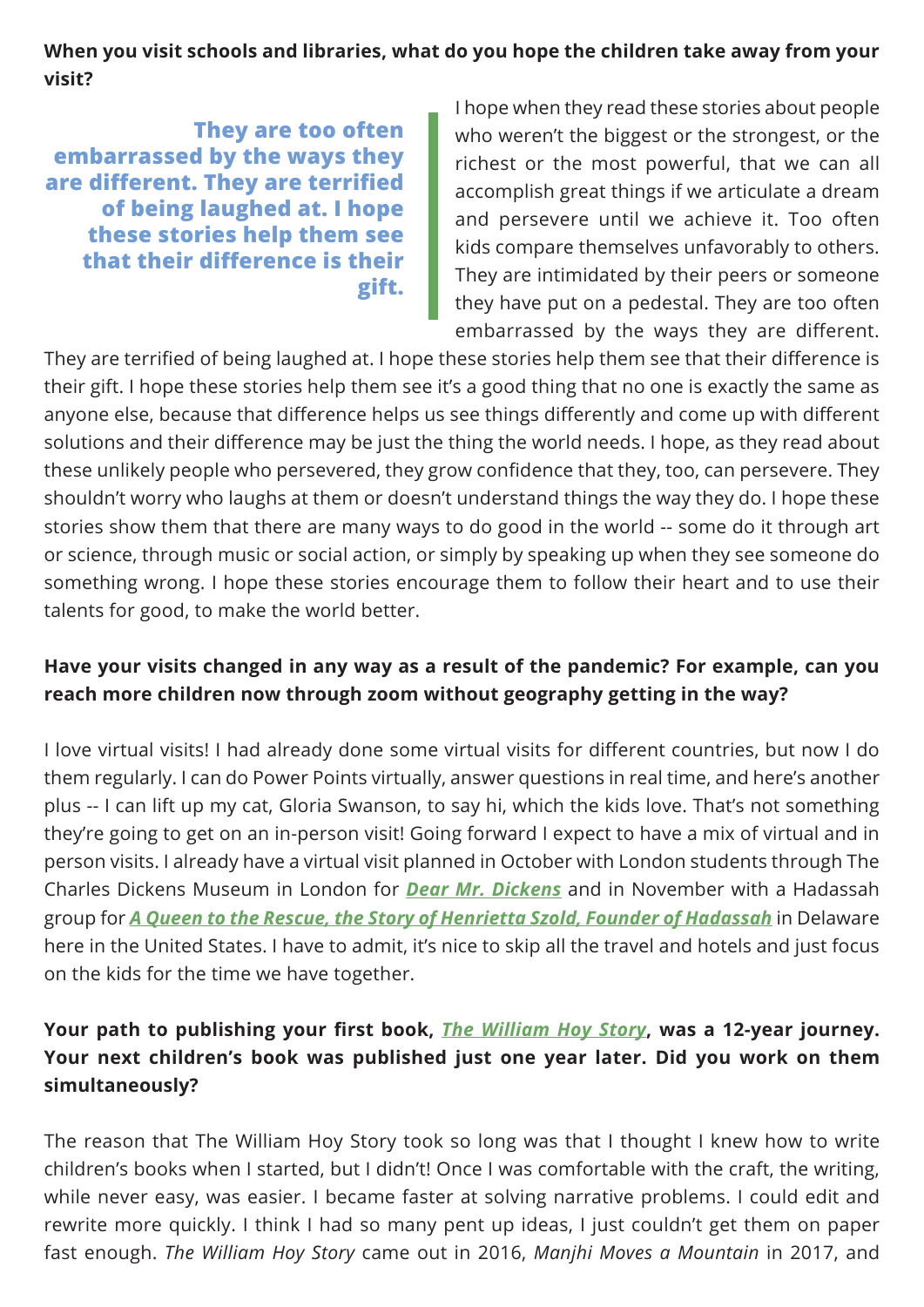

three books in 2018: *Charlie Takes His Shot, How Charlie Sifford Broke the Color Barrier in Golf ; Irving Berlin, the Immigrant Boy Who Made America Sing; and A Queen and the First Christmas Tree, Queen Charlotte's Gift to England*. Three in one year remains a record for me! I had one in 2019, *Martin & Anne*, two books in 2020 -- *[Beautiful Shades of Brown, the Art of Laura Wheeler Waring](https://www.worldcat.org/title/beautiful-shades-of-brown-the-art-of-laura-wheeler-waring/oclc/1138133122&referer=brief_results)* and *[For Spacious Skies, Katharine Lee Bates and the Inspiration for](https://www.worldcat.org/title/for-spacious-skies-katharine-lee-bates-and-the-inspiration-for-america-the-beautiful/oclc/1123184702&referer=brief_results)  ["America the Beautiful.](https://www.worldcat.org/title/for-spacious-skies-katharine-lee-bates-and-the-inspiration-for-america-the-beautiful/oclc/1123184702&referer=brief_results)*" Now I have two books in 2021 -- *Dear Mr. Dickens and A Queen to the Rescue, the Story of Henrietta Szold, Founder of Hadassah*

## **Can you tell us anything about the librarians in your life in school, public, college, or graduate school?**

I am grateful to the librarians in my life! My mother, as I've said, is a retired teacher and she and my dad always had lots of books in the house. In fact, I didn't learn until later that the room we called the library -- my favorite room in the house because it had books from floor to ceiling - was actually supposed to have been the dining room! But even though my parents loved books, it took our local librarian at the Kingsbridge Heights Public Library in the Bronx, whom I visited nearly every day after school, to discern the books that were missing in my life. My parents weren't into fantasy, so it was a revelation when my librarian put a book in my hands and told me she thought I would enjoy it. The book had the strangest title. I looked at it skeptically as I read

the title out loud. She said to try it, that she thought I would like it. I took it home and it became one of my favorite books ever. It was *The Lion, the Witch and the Wardrobe*. And soon, I was on a quest to read every C.S. Lewis book in the series. As you can see from this interview, C.S. Lewis has continued to inspire me. I can't tell you how many times I've gone back to read *The Last Battle*, a truly profound story, and how Lewis taught me that the quest to achieve and be good, to make a positive difference is the highest quest we can undertake.

**My parents weren't into fantasy, so it was a revelation when my librarian put a book in my hands and told me she thought I would enjoy it.**

**What can you tell us about your most recent books, which are both coming out simultaneously in the US, the UK, and Australia in early October,** *[Dear Mr. Dickens](https://www.amazon.com.au/Dear-Mr-Dickens-Nancy-Churnin/dp/0807515302/)* **and** *[A](https://www.amazon.com.au/Queen-Rescue-Henrietta-Founder-Hadassah/dp/1939547954/)  [Queen to the Rescue: The Story of Henrietta Szold, Founder of Hadassah](https://www.amazon.com.au/Queen-Rescue-Henrietta-Founder-Hadassah/dp/1939547954/)***?**

It is important to me to share stories about heroes and heroines that the kids might not know about otherwise, about people who made a positive difference in the world and show ways in which we can all make a positive difference. I learned about Eliza Davis in an essay I read about Charles Dickens. I have always adored Charles Dickens and the big heart he had for children and the vulnerable. However, I never understood how he could create such a hateful, ugly stereotype of Fagin in *Oliver Twist*. The person who really didn't understand that was my mother.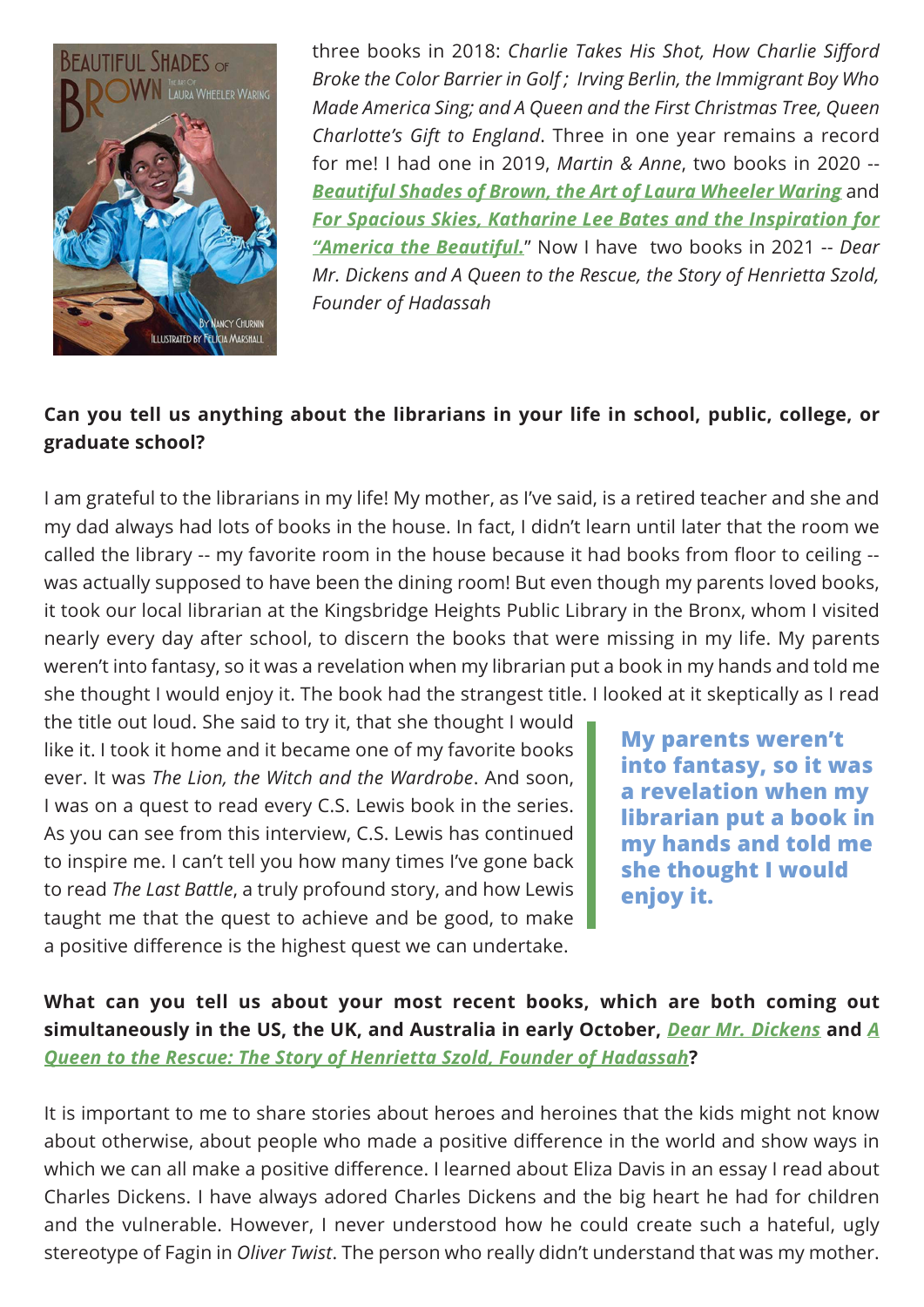

We lost family in the Holocaust, and she faulted stereotypes like Fagin for antisemitism. It was a painful puzzle. Then I came across Eliza Davis, a Jewish woman who wrote to Charles Dickens just as I would have liked to have done. At first, he brushed her off. But she persisted and eventually, she changed his heart, which changed history in England in a surprising way. I have been so excited to share this little-known story. *Dear Mr. Dickens* has been vetted by three Dickens scholars, every quoted word is from the correspondence and from Dickens' own works. The book is being featured at The Charles Dickens Museum in London where it is part of the museum's educational outreach program. Best of all, it has been healing for my mother and for me. The book is about two things, really -- the importance of speaking up when you see someone doing something wrong -- even someone you admire. But it's also about forgiveness and the nobility of acknowledging you've done wrong and changing for the better. Charles Dickens

went on to become an advocate for the Jewish people and even created Mr. Riah, a kindly Jewish character in *Our Mutual Friend*, because of Eliza's letters. Eliza not only forgave him for Fagin, she would go on to write to his daughter, after his death, about how his creation of Riah showed the true nobility of his character -- the ability to do better.

*A Queen to the Rescue, the Story of Henrietta Szold, Founder of Hadassah* sprang from curiosity. My sister and I are lifetime members of this charitable organization, but who founded it and why? The more I learned about Henrietta Szold, the more I loved her. Like Katharine Lee Bates, the daughter of a minister who was a little girl during the Civil War,

**Both women were told about all the things women couldn't do, but both persevered to get an education and to find things they could do.**

Henrietta was the daughter of a rabbi who was a little girl during the Civil War. Both women were told about all the things women couldn't do, but both persevered to get an education and to find things they could do. Katharine, the heroine of my book, *For Spacious Skies*, became a poet, professor, social activist, and suffragette. Henrietta established the first night school in



America to help immigrants adjust to their new country, became the first editor of the Jewish Publication Society, to make sure there were Jewish books and texts for those immigrants and others, founded Hadassah, the first charity created and run by women and, in her 70s, saved 11,000 children from the Holocaust. How is it that Henrietta is not more widely known? Henrietta never wrote an autobiography or cared about fame or fortune. All she did was to help others and make the world a better place. She is an example for us all and it has been an honor to write about her and share her inspiring story.